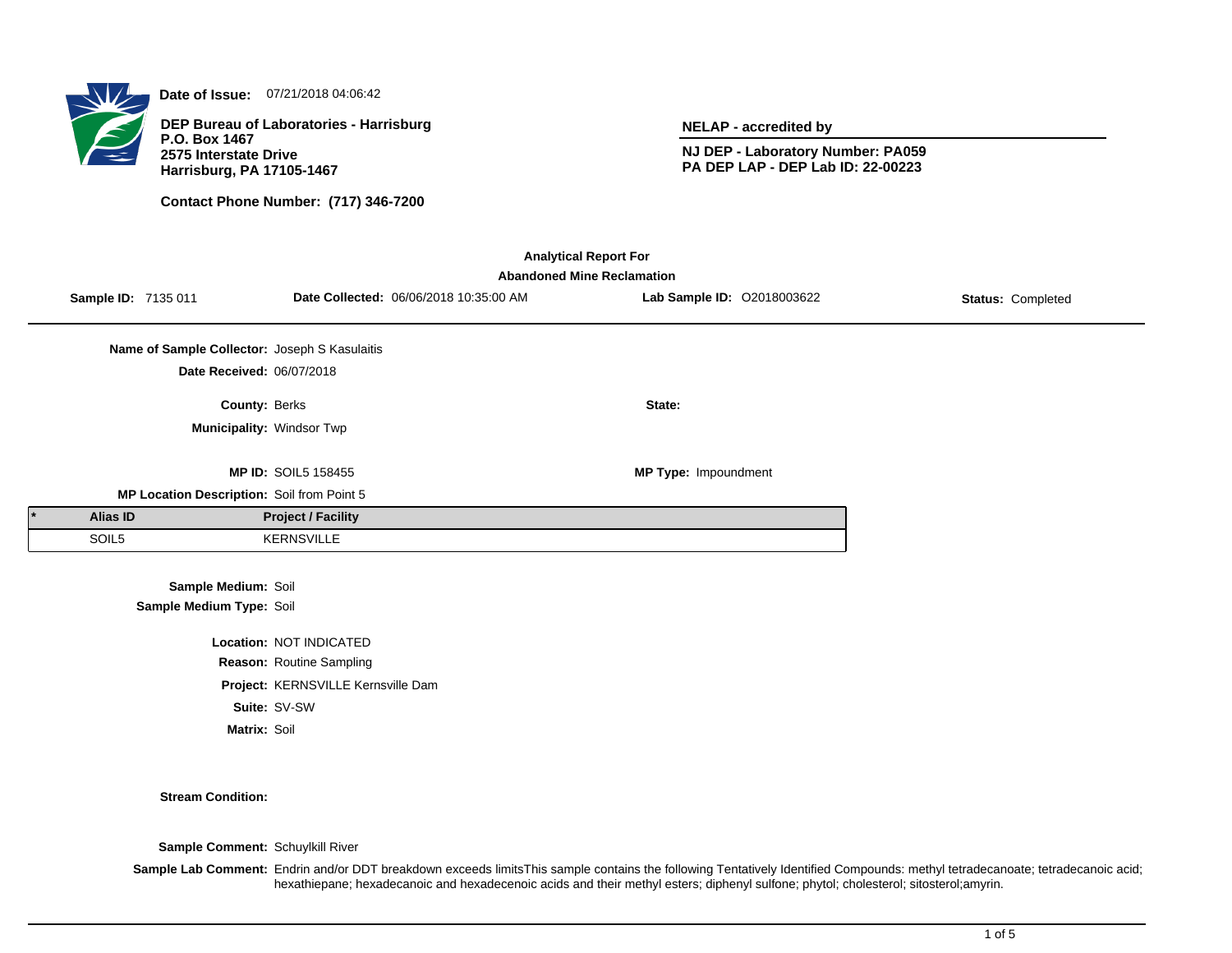|          | Sample ID: 7135 011                                                           | Date Collected: 06/06/2018 10:35:00 AM | Lab Sample ID: 02018003622 | <b>Status: Completed</b> |                    |
|----------|-------------------------------------------------------------------------------|----------------------------------------|----------------------------|--------------------------|--------------------|
|          | <b>Test Codes / CAS # - Description</b>                                       | <b>Reported Results</b>                | Date And Time Analyzed     | <b>Approved by</b>       | <b>Test Method</b> |
| 95943    | 1,2,4,5-Tetrachlorobenzene                                                    | 0.62 mg/kg (U)                         | 06/28/2018 02:00 AM        | <b>CARWALTER</b>         | EPA 8270D          |
| 120821   | 1,2,4-Trichlorobenzene                                                        | $0.62$ mg/kg $(U)$                     | 06/28/2018 02:00 AM        | <b>CARWALTER</b>         | <b>EPA 8270D</b>   |
| 95501    | 1,2-Dichlorobenzene                                                           | $0.62$ mg/kg $(U)$                     | 06/28/2018 02:00 AM        | CARWALTER                | EPA 8270D          |
| 541731   | 1,3-Dichlorobenzene                                                           | 0.62 mg/kg (U)                         | 06/28/2018 02:00 AM        | <b>CARWALTER</b>         | <b>EPA 8270D</b>   |
| 99650    | 1,3-Dinitrobenzene                                                            | 0.62 mg/kg (U)                         | 06/28/2018 02:00 AM        | <b>CARWALTER</b>         | EPA 8270D          |
| 106467   | 1,4-Dichlorobenzene                                                           | 0.62 mg/kg (U)                         | 06/28/2018 02:00 AM        | <b>CARWALTER</b>         | <b>EPA 8270D</b>   |
| 130154   | 1,4-Naphthoquinone                                                            | 0.62 mg/kg (U)                         | 06/28/2018 02:00 AM        | CARWALTER                | EPA 8270D          |
| 90131    | 1-Chloronaphthalene                                                           | $0.62$ mg/kg $(U)$                     | 06/28/2018 02:00 AM        | <b>CARWALTER</b>         | <b>EPA 8270D</b>   |
| 90120    | 1-Methylnaphthalene                                                           | $0.62$ mg/kg (U)                       | 06/28/2018 02:00 AM        | CARWALTER                | <b>EPA 8270D</b>   |
| 108-60-1 | 2,2'-oxybis(1-Chloropropane)                                                  | 0.62 mg/kg (U)                         | 06/28/2018 02:00 AM        | <b>CARWALTER</b>         | <b>EPA 8270D</b>   |
| 58902    | 2,3,4,6-Tetrachlorophenol                                                     | 0.62 mg/kg (U)                         | 06/28/2018 02:00 AM        | CARWALTER                | <b>EPA 8270D</b>   |
| 95954    | 2,4,5-Trichlorophenol                                                         | 0.62 mg/kg (U)                         | 06/28/2018 02:00 AM        | <b>CARWALTER</b>         | <b>EPA 8270D</b>   |
| 88062    | 2,4,6-Trichlorophenol                                                         | $0.62$ mg/kg $(U)$                     | 06/28/2018 02:00 AM        | CARWALTER                | <b>EPA 8270D</b>   |
| 120832   | 2,4-Dichlorophenol                                                            | 0.62 mg/kg (U)                         | 06/28/2018 02:00 AM        | <b>CARWALTER</b>         | <b>EPA 8270D</b>   |
| 105679   | 2,4-Dimethylphenol                                                            | 0.62 mg/kg (U)                         | 06/28/2018 02:00 AM        | <b>CARWALTER</b>         | EPA 8270D          |
|          | Low-level LFB recovery low. Results and/or reporting limit may be biased low. |                                        |                            |                          |                    |
| 51285    | 2,4-Dinitrophenol                                                             | 3.1 mg/kg (U)                          | 06/28/2018 02:00 AM        | <b>CARWALTER</b>         | <b>EPA 8270D</b>   |
| 121142   | 2,4-Dinitrotoluene                                                            | 0.62 mg/kg (U)                         | 06/28/2018 02:00 AM        | CARWALTER                | EPA 8270D          |
| 87650    | 2,6-Dichlorophenol                                                            | 0.62 mg/kg (U)                         | 06/28/2018 02:00 AM        | <b>CARWALTER</b>         | <b>EPA 8270D</b>   |
| 606202   | 2,6-Dinitrotoluene                                                            | 0.62 mg/kg (U)                         | 06/28/2018 02:00 AM        | <b>CARWALTER</b>         | EPA 8270D          |
| 53963    | 2-Acetylaminofluorene                                                         | 0.62 mg/kg (U)                         | 06/28/2018 02:00 AM        | <b>CARWALTER</b>         | <b>EPA 8270D</b>   |
| 91587    | 2-Chloronaphthalene                                                           | 0.62 mg/kg (U)                         | 06/28/2018 02:00 AM        | CARWALTER                | EPA 8270D          |
| 95578    | 2-Chlorophenol                                                                | $0.62$ mg/kg $(U)$                     | 06/28/2018 02:00 AM        | <b>CARWALTER</b>         | <b>EPA 8270D</b>   |
| 91576    | 2-Methylnaphthalene                                                           | 0.62 mg/kg (U)                         | 06/28/2018 02:00 AM        | <b>CARWALTER</b>         | EPA 8270D          |
| 95487    | 2-Methylphenol                                                                | 0.62 mg/kg (U)                         | 06/28/2018 02:00 AM        | <b>CARWALTER</b>         | <b>EPA 8270D</b>   |
| 88744    | 2-Nitroaniline                                                                | 0.62 mg/kg (U)                         | 06/28/2018 02:00 AM        | <b>CARWALTER</b>         | <b>EPA 8270D</b>   |
| 88755    | 2-Nitrophenol                                                                 | 0.62 mg/kg (U)                         | 06/28/2018 02:00 AM        | <b>CARWALTER</b>         | <b>EPA 8270D</b>   |
| 109068   | 2-Picoline (2-Methylpyridine)                                                 | 0.62 mg/kg (U)                         | 06/28/2018 02:00 AM        | <b>CARWALTER</b>         | EPA 8270D          |
| 1319773  | 3&4-Methylphenol                                                              | 1.2 mg/kg $(U)$                        | 06/28/2018 02:00 AM        | CARWALTER                | <b>EPA 8270D</b>   |
| 91941    | 3,3'-Dichlorobenzidine                                                        | 0.31 mg/kg (U)                         | 06/28/2018 02:00 AM        | CARWALTER                | EPA 8270D          |
| 99092    | 3-Nitroaniline                                                                | $0.62$ mg/kg (U)                       | 06/28/2018 02:00 AM        | <b>CARWALTER</b>         | <b>EPA 8270D</b>   |
| 534521   | 4,6-Dinitro-2-methylphenol                                                    | 0.62 mg/kg (U)                         | 06/28/2018 02:00 AM        | CARWALTER                | EPA 8270D          |
| 92671    | 4-Aminobiphenyl                                                               | 0.62 mg/kg (U)                         | 06/28/2018 02:00 AM        | CARWALTER                | <b>EPA 8270D</b>   |
| 101553   | 4-Bromophenyl-phenyl ether                                                    | 0.62 mg/kg (U)                         | 06/28/2018 02:00 AM        | CARWALTER                | <b>EPA 8270D</b>   |
| 59507    | 4-Chloro-3-methylphenol                                                       | 0.62 mg/kg (U)                         | 06/28/2018 02:00 AM        | <b>CARWALTER</b>         | <b>EPA 8270D</b>   |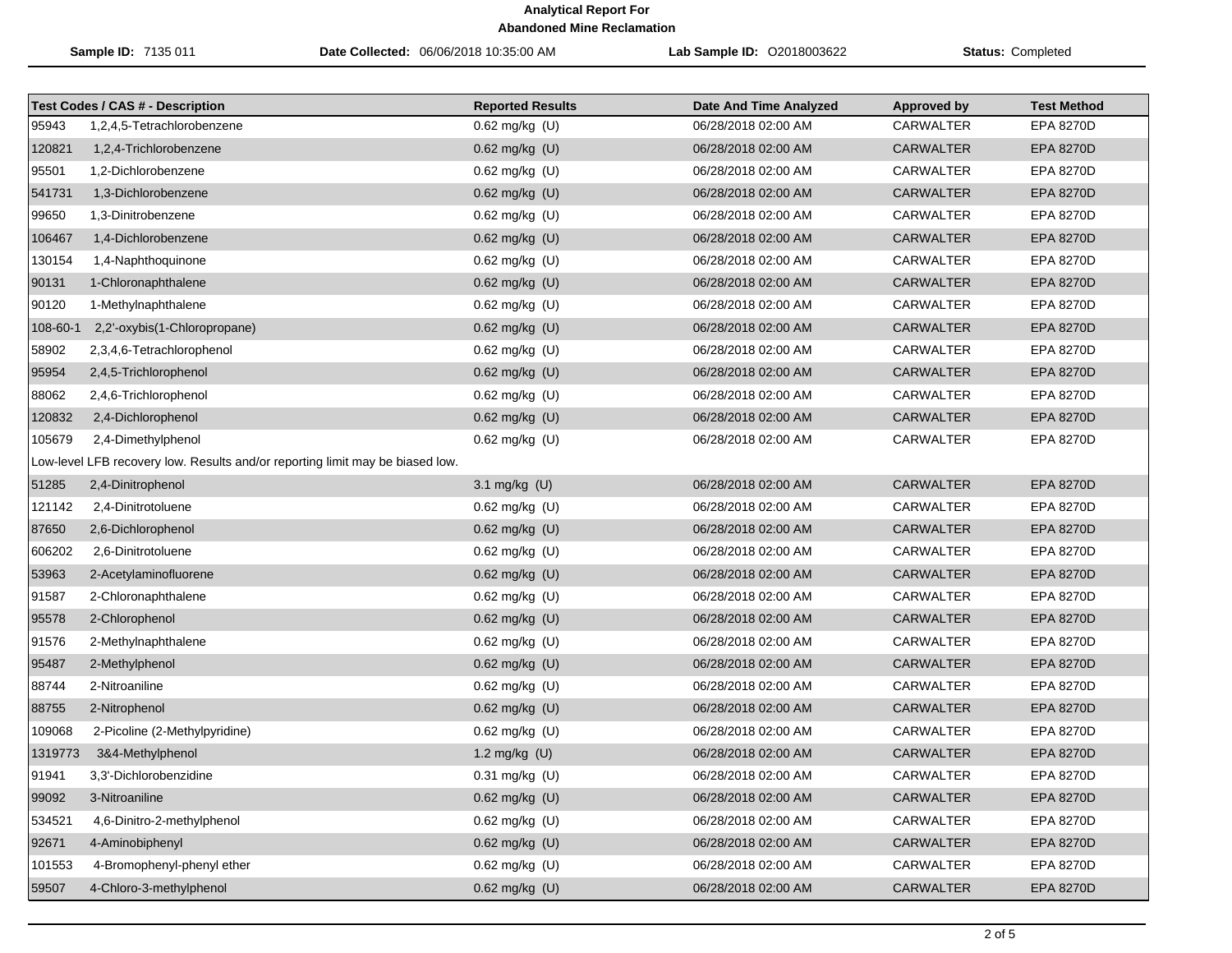| Sample ID: 7135 011 |                                             | Date Collected: 06/06/2018 10:35:00 AM | Lab Sample ID: 02018003622    | <b>Status: Completed</b> |                    |
|---------------------|---------------------------------------------|----------------------------------------|-------------------------------|--------------------------|--------------------|
|                     | <b>Test Codes / CAS # - Description</b>     | <b>Reported Results</b>                | <b>Date And Time Analyzed</b> | <b>Approved by</b>       | <b>Test Method</b> |
| 106478              | 4-Chloroaniline                             | $0.62$ mg/kg $(U)$                     | 06/28/2018 02:00 AM           | <b>CARWALTER</b>         | EPA 8270D          |
| 7005723             | 4-Chlorophenyl-phenyl ether                 | $0.62$ mg/kg (U)                       | 06/28/2018 02:00 AM           | <b>CARWALTER</b>         | <b>EPA 8270D</b>   |
| 100016              | 4-Nitroaniline                              | $0.62$ mg/kg $(U)$                     | 06/28/2018 02:00 AM           | CARWALTER                | EPA 8270D          |
| 100027              | 4-Nitrophenol                               | 3.1 mg/kg (U)                          | 06/28/2018 02:00 AM           | <b>CARWALTER</b>         | <b>EPA 8270D</b>   |
| 99558               | 5-Nitro-o-toluidine                         | $0.62$ mg/kg $(U)$                     | 06/28/2018 02:00 AM           | CARWALTER                | EPA 8270D          |
| 83329               | Acenaphthene                                | 0.62 mg/kg (U)                         | 06/28/2018 02:00 AM           | <b>CARWALTER</b>         | EPA 8270D          |
| 208968              | Acenaphthylene                              | $0.62$ mg/kg $(U)$                     | 06/28/2018 02:00 AM           | CARWALTER                | EPA 8270D          |
| 98862               | Acetophenone                                | 1.2 mg/kg (U)                          | 06/28/2018 02:00 AM           | <b>CARWALTER</b>         | EPA 8270D          |
| 62533               | Aniline                                     | 0.62 mg/kg (U)                         | 06/28/2018 02:00 AM           | CARWALTER                | EPA 8270D          |
| 120127              | Anthracene                                  | 0.62 mg/kg (U)                         | 06/28/2018 02:00 AM           | <b>CARWALTER</b>         | EPA 8270D          |
| 140578              | Aramite                                     | $0.62$ mg/kg $(U)$                     | 06/28/2018 02:00 AM           | <b>CARWALTER</b>         | <b>EPA 8270D</b>   |
| 98555               | a-Terpineol                                 | 0.62 mg/kg (U)                         | 06/28/2018 02:00 AM           | <b>CARWALTER</b>         | EPA 8270D          |
| 56553               | Benz(a)anthracene                           | 0.31 mg/kg (U)                         | 06/28/2018 02:00 AM           | CARWALTER                | EPA 8270D          |
| 50328               | Benzo(a)pyrene                              | 0.31 mg/kg (U)                         | 06/28/2018 02:00 AM           | <b>CARWALTER</b>         | EPA 8270D          |
| 205992              | Benzo(b)fluoranthene                        | $0.31$ mg/kg (U)                       | 06/28/2018 02:00 AM           | CARWALTER                | EPA 8270D          |
|                     | ** Comment ** Includes benzo(j)fluoranthene |                                        |                               |                          |                    |
| 191242              | Benzo(g,h,i)perylene                        | 0.31 mg/kg (U)                         | 06/28/2018 02:00 AM           | <b>CARWALTER</b>         | <b>EPA 8270D</b>   |
| 207089              | Benzo(k)fluoranthene                        | $0.31$ mg/kg $(U)$                     | 06/28/2018 02:00 AM           | CARWALTER                | <b>EPA 8270D</b>   |
| 100516              | Benzyl alcohol                              | 0.62 mg/kg (U)                         | 06/28/2018 02:00 AM           | <b>CARWALTER</b>         | EPA 8270D          |
| 111911              | bis(2-Chloroethoxy)methane                  | $0.62$ mg/kg $(U)$                     | 06/28/2018 02:00 AM           | CARWALTER                | EPA 8270D          |
| 111444              | bis(2-Chloroethyl)ether                     | 0.62 mg/kg (U)                         | 06/28/2018 02:00 AM           | <b>CARWALTER</b>         | EPA 8270D          |
| 117817              | bis(2-Ethylhexyl)phthalate                  | $0.31$ mg/kg $(U)$                     | 06/28/2018 02:00 AM           | CARWALTER                | EPA 8270D          |
| 85687               | Butylbenzylphthalate                        | 0.31 mg/kg (U)                         | 06/28/2018 02:00 AM           | <b>CARWALTER</b>         | <b>EPA 8270D</b>   |
| 510156              | Chlorobenzilate                             | $0.62$ mg/kg $(U)$                     | 06/28/2018 02:00 AM           | CARWALTER                | <b>EPA 8270D</b>   |
| 218019              | Chrysene                                    | 0.31 mg/kg (U)                         | 06/28/2018 02:00 AM           | <b>CARWALTER</b>         | EPA 8270D          |
| 2303164             | Diallate (Cis & Trans)                      | 0.62 mg/kg (U)                         | 06/28/2018 02:00 AM           | CARWALTER                | <b>EPA 8270D</b>   |
| 53703               | Dibenzo(a,h)anthracene                      | 0.31 mg/kg (U)                         | 06/28/2018 02:00 AM           | <b>CARWALTER</b>         | EPA 8270D          |
| 132649              | Dibenzofuran                                | $0.62$ mg/kg (U)                       | 06/28/2018 02:00 AM           | <b>CARWALTER</b>         | <b>EPA 8270D</b>   |
|                     | 84662 Diethylphthalate                      | 0.62 mg/kg (U)                         | 06/28/2018 02:00 AM           | CARWALTER                | EPA 8270D          |
| 60515               | Dimethoate                                  | $0.62$ mg/kg $(U)$                     | 06/28/2018 02:00 AM           | CARWALTER                | EPA 8270D          |
| 60117               | Dimethylaminoazobenzene                     | 0.31 mg/kg (U)                         | 06/28/2018 02:00 AM           | <b>CARWALTER</b>         | <b>EPA 8270D</b>   |
| 131113              | Dimethylphthalate                           | $0.62$ mg/kg $(U)$                     | 06/28/2018 02:00 AM           | CARWALTER                | EPA 8270D          |
| 84742               | Di-n-butylphthalate                         | 0.62 mg/kg (U)                         | 06/28/2018 02:00 AM           | <b>CARWALTER</b>         | EPA 8270D          |
| 117840              | Di-n-octylphthalate                         | $0.31$ mg/kg $(U)$                     | 06/28/2018 02:00 AM           | CARWALTER                | EPA 8270D          |
| 88857               | Dinoseb                                     | 0.62 mg/kg (U)                         | 06/28/2018 02:00 AM           | CARWALTER                | EPA 8270D          |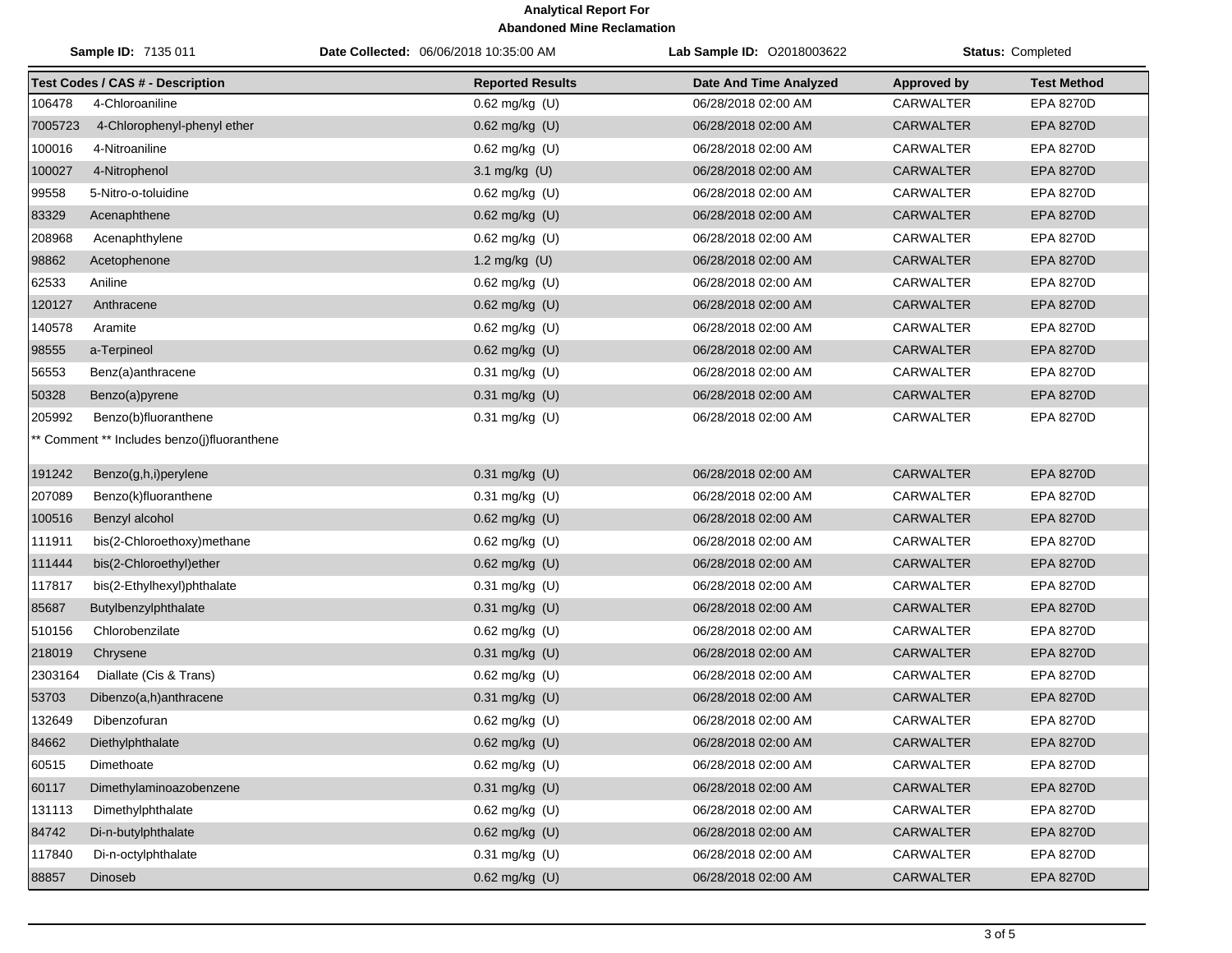| Sample ID: 7135 011 |                                                                                           | Date Collected: 06/06/2018 10:35:00 AM                                                    | Lab Sample ID: 02018003622 | Status: Completed  |                    |  |  |  |
|---------------------|-------------------------------------------------------------------------------------------|-------------------------------------------------------------------------------------------|----------------------------|--------------------|--------------------|--|--|--|
|                     | <b>Test Codes / CAS # - Description</b>                                                   | <b>Reported Results</b>                                                                   | Date And Time Analyzed     | <b>Approved by</b> | <b>Test Method</b> |  |  |  |
| 122394              | Diphenylamine&n-Nitrosodipheny                                                            | 1.2 mg/kg (U)                                                                             | 06/28/2018 02:00 AM        | CARWALTER          | EPA 8270D          |  |  |  |
| 298044              | <b>Disulfoton</b>                                                                         | 0.62 mg/kg (U)                                                                            | 06/28/2018 02:00 AM        | <b>CARWALTER</b>   | <b>EPA 8270D</b>   |  |  |  |
| 62500               | Ethyl methanesulfonate                                                                    | 0.62 mg/kg (U)                                                                            | 06/28/2018 02:00 AM        | <b>CARWALTER</b>   | EPA 8270D          |  |  |  |
| 56382               | <b>Ethyl Parathion</b>                                                                    | 0.62 mg/kg (U)                                                                            | 06/28/2018 02:00 AM        | <b>CARWALTER</b>   | <b>EPA 8270D</b>   |  |  |  |
|                     | EXTRACTED DATE                                                                            | 06192018 Day                                                                              | 06/28/2018 02:00 AM        | CARWALTER          | EPA 8270D          |  |  |  |
| 206440              | Fluoranthene                                                                              | 0.62 mg/kg (U)                                                                            | 06/28/2018 02:00 AM        | <b>CARWALTER</b>   | EPA 8270D          |  |  |  |
| 86737               | Fluorene                                                                                  | 0.62 mg/kg (U)                                                                            | 06/28/2018 02:00 AM        | CARWALTER          | EPA 8270D          |  |  |  |
| 118741              | Hexachlorobenzene                                                                         | 0.62 mg/kg (U)                                                                            | 06/28/2018 02:00 AM        | <b>CARWALTER</b>   | EPA 8270D          |  |  |  |
| 87683               | Hexachlorobutadiene                                                                       | 0.62 mg/kg (U)                                                                            | 06/28/2018 02:00 AM        | <b>CARWALTER</b>   | <b>EPA 8270D</b>   |  |  |  |
| 77474               | Hexachlorocyclopentadiene                                                                 | $0.62$ mg/kg $(U)$                                                                        | 06/28/2018 02:00 AM        | CARWALTER          | <b>EPA 8270D</b>   |  |  |  |
|                     | Continuing calibration recoveries low. Results and/or reporting limits may be biased low. |                                                                                           |                            |                    |                    |  |  |  |
| 67721               | Hexachloroethane                                                                          | $0.62$ mg/kg (U)                                                                          | 06/28/2018 02:00 AM        | CARWALTER          | <b>EPA 8270D</b>   |  |  |  |
|                     |                                                                                           | Continuing calibration recoveries low. Results and/or reporting limits may be biased low. |                            |                    |                    |  |  |  |
| 1888717             | Hexachloropropene                                                                         | 0.62 mg/kg (U)                                                                            | 06/28/2018 02:00 AM        | <b>CARWALTER</b>   | <b>EPA 8270D</b>   |  |  |  |
|                     |                                                                                           | Continuing calibration recoveries low. Results and/or reporting limits may be biased low. |                            |                    |                    |  |  |  |
| 193395              | Indeno-1,2,3-cd-pyrene                                                                    | $0.31$ mg/kg $(U)$                                                                        | 06/28/2018 02:00 AM        | <b>CARWALTER</b>   | <b>EPA 8270D</b>   |  |  |  |
| 465736              | Isodrin                                                                                   | $0.62$ mg/kg (U)                                                                          | 06/28/2018 02:00 AM        | <b>CARWALTER</b>   | <b>EPA 8270D</b>   |  |  |  |
| 78591               | Isophorone                                                                                | $0.62$ mg/kg (U)                                                                          | 06/28/2018 02:00 AM        | <b>CARWALTER</b>   | <b>EPA 8270D</b>   |  |  |  |
| 120581              | Isosafrole                                                                                | 0.62 mg/kg (U)                                                                            | 06/28/2018 02:00 AM        | <b>CARWALTER</b>   | <b>EPA 8270D</b>   |  |  |  |
| 66273               | Methyl Methanesulfonate                                                                   | 0.62 mg/kg (U)                                                                            | 06/28/2018 02:00 AM        | CARWALTER          | <b>EPA 8270D</b>   |  |  |  |
| 298000              | Methyl Parathion                                                                          | 0.62 mg/kg (U)                                                                            | 06/28/2018 02:00 AM        | <b>CARWALTER</b>   | EPA 8270D          |  |  |  |
| 91203               | Naphthalene                                                                               | 0.62 mg/kg (U)                                                                            | 06/28/2018 02:00 AM        | CARWALTER          | <b>EPA 8270D</b>   |  |  |  |
| 98953               | Nitrobenzene                                                                              | 0.62 mg/kg (U)                                                                            | 06/28/2018 02:00 AM        | <b>CARWALTER</b>   | EPA 8270D          |  |  |  |
| 924163              | N-Nitrosodibutylamine                                                                     | 0.62 mg/kg (U)                                                                            | 06/28/2018 02:00 AM        | <b>CARWALTER</b>   | <b>EPA 8270D</b>   |  |  |  |
| 55185               | N-Nitrosodiethylamine                                                                     | 0.62 mg/kg (U)                                                                            | 06/28/2018 02:00 AM        | CARWALTER          | EPA 8270D          |  |  |  |
| 62759               | N-Nitrosodimethylamine                                                                    | $0.62$ mg/kg (U)                                                                          | 06/28/2018 02:00 AM        | <b>CARWALTER</b>   | EPA 8270D          |  |  |  |
| 621647              | N-Nitrosodipropylamine                                                                    | 0.62 mg/kg (U)                                                                            | 06/28/2018 02:00 AM        | <b>CARWALTER</b>   | <b>EPA 8270D</b>   |  |  |  |
| 10595956            | N-Nitrosomethylethylamine                                                                 | 0.62 mg/kg (U)                                                                            | 06/28/2018 02:00 AM        | <b>CARWALTER</b>   | EPA 8270D          |  |  |  |
| 59892               | N-Nitrosomorpholine                                                                       | 0.62 mg/kg (U)                                                                            | 06/28/2018 02:00 AM        | <b>CARWALTER</b>   | <b>EPA 8270D</b>   |  |  |  |
| 100754              | N-nitrosopiperidine                                                                       | 0.62 mg/kg (U)                                                                            | 06/28/2018 02:00 AM        | <b>CARWALTER</b>   | EPA 8270D          |  |  |  |
| 930552              | N-Nitrosopyrrolidine                                                                      | 0.62 mg/kg (U)                                                                            | 06/28/2018 02:00 AM        | CARWALTER          | EPA 8270D          |  |  |  |
| 126681              | O.O.O-Triethylphosphorothioate                                                            | 0.62 mg/kg (U)                                                                            | 06/28/2018 02:00 AM        | <b>CARWALTER</b>   | EPA 8270D          |  |  |  |
| 95534               | o-Toluidine                                                                               | $0.62$ mg/kg $(U)$                                                                        | 06/28/2018 02:00 AM        | CARWALTER          | EPA 8270D          |  |  |  |
| 76017               | Pentachlorethane                                                                          | $0.62$ mg/kg (U)                                                                          | 06/28/2018 02:00 AM        | <b>CARWALTER</b>   | <b>EPA 8270D</b>   |  |  |  |
| 608935              | Pentachlorobenzene                                                                        | $0.62$ mg/kg $(U)$                                                                        | 06/28/2018 02:00 AM        | <b>CARWALTER</b>   | EPA 8270D          |  |  |  |
| 82688               | Pentachloronitrobenzene                                                                   | $0.62$ mg/kg $(U)$                                                                        | 06/28/2018 02:00 AM        | CARWALTER          | EPA 8270D          |  |  |  |